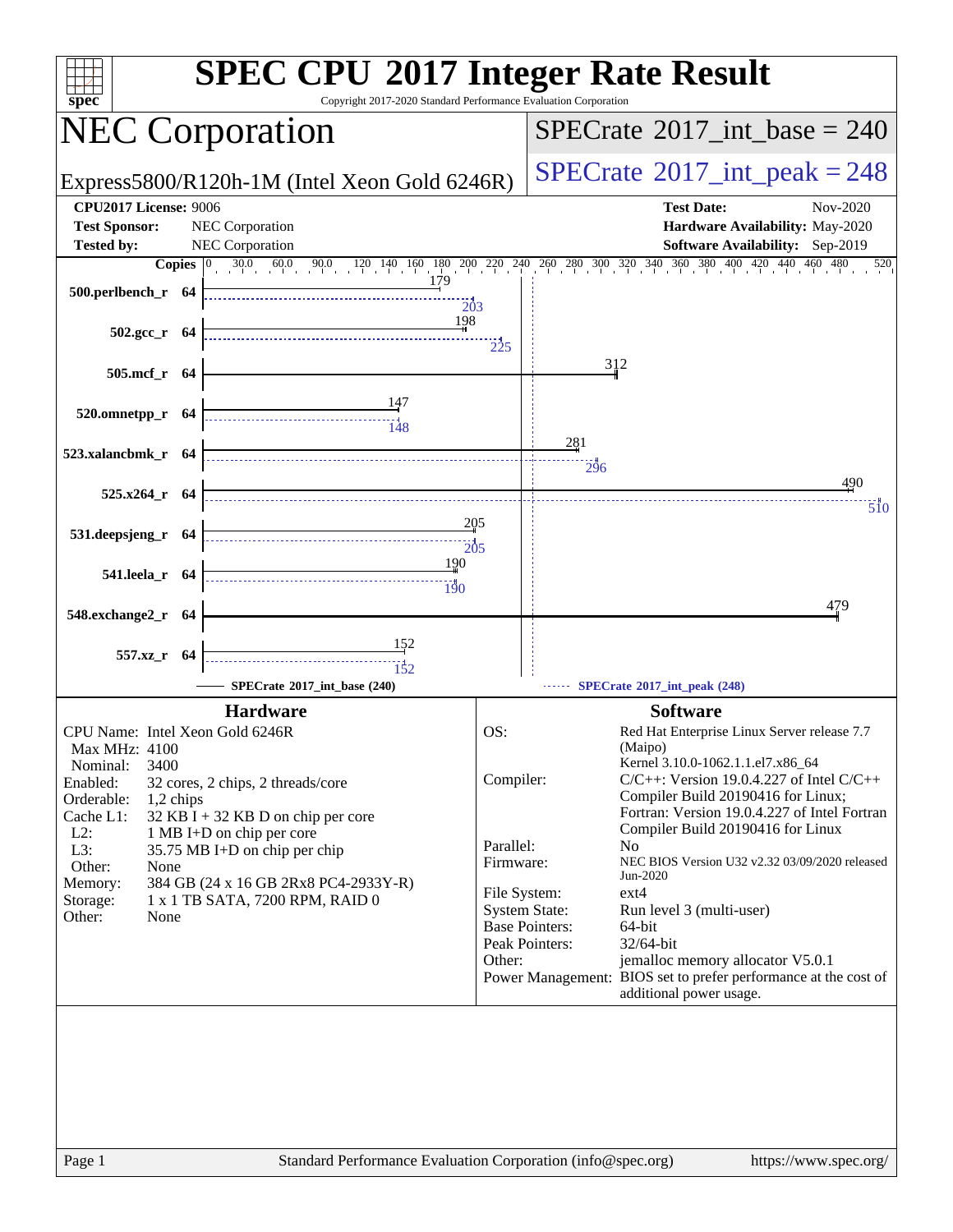

Copyright 2017-2020 Standard Performance Evaluation Corporation

# NEC Corporation

Express5800/R120h-1M (Intel Xeon Gold 6246R)  $\left|$  [SPECrate](http://www.spec.org/auto/cpu2017/Docs/result-fields.html#SPECrate2017intpeak)<sup>®</sup>[2017\\_int\\_peak = 2](http://www.spec.org/auto/cpu2017/Docs/result-fields.html#SPECrate2017intpeak)48

 $SPECTate$ <sup>®</sup>[2017\\_int\\_base =](http://www.spec.org/auto/cpu2017/Docs/result-fields.html#SPECrate2017intbase) 240

**[CPU2017 License:](http://www.spec.org/auto/cpu2017/Docs/result-fields.html#CPU2017License)** 9006 **[Test Date:](http://www.spec.org/auto/cpu2017/Docs/result-fields.html#TestDate)** Nov-2020 **[Test Sponsor:](http://www.spec.org/auto/cpu2017/Docs/result-fields.html#TestSponsor)** NEC Corporation **[Hardware Availability:](http://www.spec.org/auto/cpu2017/Docs/result-fields.html#HardwareAvailability)** May-2020 **[Tested by:](http://www.spec.org/auto/cpu2017/Docs/result-fields.html#Testedby)** NEC Corporation **[Software Availability:](http://www.spec.org/auto/cpu2017/Docs/result-fields.html#SoftwareAvailability)** Sep-2019

#### **[Results Table](http://www.spec.org/auto/cpu2017/Docs/result-fields.html#ResultsTable)**

|                                                | <b>Base</b>   |                |            |                |       | <b>Peak</b>    |       |               |                |              |                |              |                |              |
|------------------------------------------------|---------------|----------------|------------|----------------|-------|----------------|-------|---------------|----------------|--------------|----------------|--------------|----------------|--------------|
| <b>Benchmark</b>                               | <b>Copies</b> | <b>Seconds</b> | Ratio      | <b>Seconds</b> | Ratio | <b>Seconds</b> | Ratio | <b>Copies</b> | <b>Seconds</b> | <b>Ratio</b> | <b>Seconds</b> | <b>Ratio</b> | <b>Seconds</b> | <b>Ratio</b> |
| 500.perlbench_r                                | 64            | 570            | <b>179</b> | 571            | 179   | 570            | 179   | 64            | 501            | 203          | 500            | 204          | 501            | 203          |
| $502.\text{gcc}$ <sub>r</sub>                  | 64            | 457            | 198        | 463            | 196   | 458            | 198   | 64            | 403            | 225          | 404            | 224          | 403            | 225          |
| $505$ .mcf r                                   | 64            | 332            | 312        | 331            | 312   | 333            | 311   | 64            | 332            | 312          | 331            | 312          | 333            | 311          |
| 520.omnetpp_r                                  | 64            | 570            | 147        | 570            | 147   | 571            | 147   | 64            | 569            | 148          | 568            | 148          | 569            | <u>148</u>   |
| 523.xalancbmk r                                | 64            | 240            | 281        | 239            | 283   | 240            | 281   | 64            | 227            | 297          | 228            | 296          | 228            | 296          |
| 525.x264 r                                     | 64            | 229            | 490        | 230            | 486   | 229            | 490   | 64            | 220            | 510          | 220            | 509          | 219            | 511          |
| 531.deepsjeng_r                                | 64            | 358            | 205        | 358            | 205   | 359            | 204   | 64            | 358            | 205          | 358            | 205          | 359            | 204          |
| 541.leela r                                    | 64            | 557            | 190        | 554            | 191   | 560            | 189   | 64            | 559            | 190          | 559            | <b>190</b>   | 555            | 191          |
| 548.exchange2_r                                | 64            | 351            | 478        | 350            | 479   | 350            | 479   | 64            | 351            | 478          | 350            | 479          | 350            | 479          |
| 557.xz r                                       | 64            | 456            | 152        | 456            | 152   | 455            | 152   | 64            | 456            | 152          | 455            | <u>152</u>   | 455            | 152          |
| $SPECrate^{\circ}2017$ int base =              |               |                | 240        |                |       |                |       |               |                |              |                |              |                |              |
| $CDFC_{\text{mod}} \otimes 2017$ intervals $=$ |               |                | 240        |                |       |                |       |               |                |              |                |              |                |              |

**[SPECrate](http://www.spec.org/auto/cpu2017/Docs/result-fields.html#SPECrate2017intpeak)[2017\\_int\\_peak =](http://www.spec.org/auto/cpu2017/Docs/result-fields.html#SPECrate2017intpeak) 248**

Results appear in the [order in which they were run](http://www.spec.org/auto/cpu2017/Docs/result-fields.html#RunOrder). Bold underlined text [indicates a median measurement](http://www.spec.org/auto/cpu2017/Docs/result-fields.html#Median).

#### **[Submit Notes](http://www.spec.org/auto/cpu2017/Docs/result-fields.html#SubmitNotes)**

 The numactl mechanism was used to bind copies to processors. The config file option 'submit' was used to generate numactl commands to bind each copy to a specific processor. For details, please see the config file.

### **[Operating System Notes](http://www.spec.org/auto/cpu2017/Docs/result-fields.html#OperatingSystemNotes)**

Stack size set to unlimited using "ulimit -s unlimited"

### **[Environment Variables Notes](http://www.spec.org/auto/cpu2017/Docs/result-fields.html#EnvironmentVariablesNotes)**

Environment variables set by runcpu before the start of the run: LD\_LIBRARY\_PATH =

 "/home/cpu2017/lib/intel64:/home/cpu2017/lib/ia32:/home/cpu2017/je5.0.1- 32"

### **[General Notes](http://www.spec.org/auto/cpu2017/Docs/result-fields.html#GeneralNotes)**

 Binaries compiled on a system with 1x Intel Core i9-7900X CPU + 32GB RAM memory using Redhat Enterprise Linux 7.5 Transparent Huge Pages enabled by default Prior to runcpu invocation Filesystem page cache synced and cleared with: sync; echo 3 > /proc/sys/vm/drop\_caches runcpu command invoked through numactl i.e.:

**(Continued on next page)**

| Page 2 | Standard Performance Evaluation Corporation (info@spec.org) | https://www.spec.org/ |
|--------|-------------------------------------------------------------|-----------------------|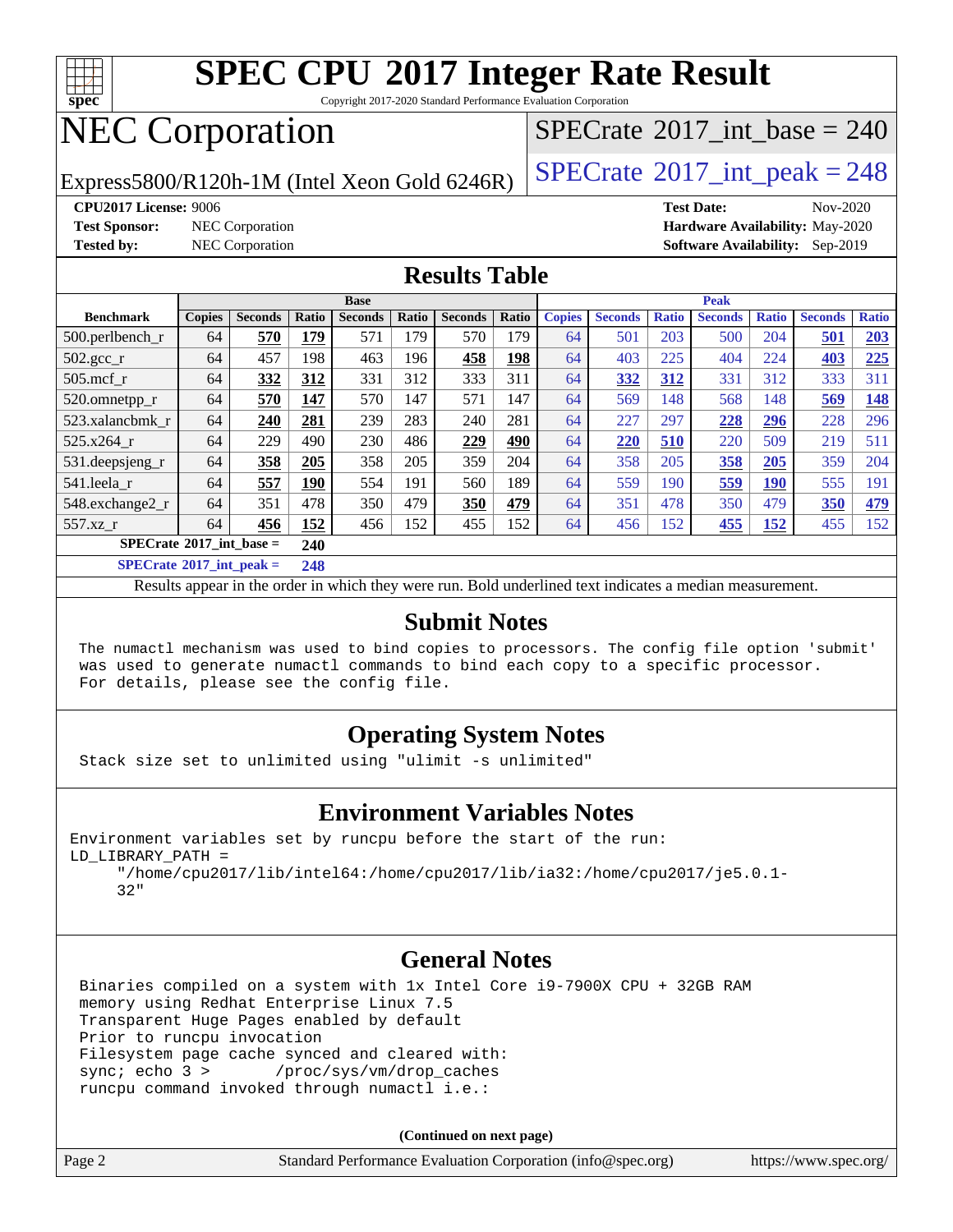

Copyright 2017-2020 Standard Performance Evaluation Corporation

## NEC Corporation

 $SPECTate$ <sup>®</sup>[2017\\_int\\_base =](http://www.spec.org/auto/cpu2017/Docs/result-fields.html#SPECrate2017intbase) 240

Express5800/R120h-1M (Intel Xeon Gold 6246R)  $\left|$  [SPECrate](http://www.spec.org/auto/cpu2017/Docs/result-fields.html#SPECrate2017intpeak)<sup>®</sup>[2017\\_int\\_peak = 2](http://www.spec.org/auto/cpu2017/Docs/result-fields.html#SPECrate2017intpeak)48

**[Test Sponsor:](http://www.spec.org/auto/cpu2017/Docs/result-fields.html#TestSponsor)** NEC Corporation **[Hardware Availability:](http://www.spec.org/auto/cpu2017/Docs/result-fields.html#HardwareAvailability)** May-2020

**[CPU2017 License:](http://www.spec.org/auto/cpu2017/Docs/result-fields.html#CPU2017License)** 9006 **[Test Date:](http://www.spec.org/auto/cpu2017/Docs/result-fields.html#TestDate)** Nov-2020 **[Tested by:](http://www.spec.org/auto/cpu2017/Docs/result-fields.html#Testedby)** NEC Corporation **[Software Availability:](http://www.spec.org/auto/cpu2017/Docs/result-fields.html#SoftwareAvailability)** Sep-2019

#### **[General Notes \(Continued\)](http://www.spec.org/auto/cpu2017/Docs/result-fields.html#GeneralNotes)**

numactl --interleave=all runcpu <etc>

 NA: The test sponsor attests, as of date of publication, that CVE-2017-5754 (Meltdown) is mitigated in the system as tested and documented. Yes: The test sponsor attests, as of date of publication, that CVE-2017-5753 (Spectre variant 1) is mitigated in the system as tested and documented. Yes: The test sponsor attests, as of date of publication, that CVE-2017-5715 (Spectre variant 2) is mitigated in the system as tested and documented.

 jemalloc, a general purpose malloc implementation built with the RedHat Enterprise 7.5, and the system compiler gcc 4.8.5 sources available from jemalloc.net or<https://github.com/jemalloc/jemalloc/releases>

### **[Platform Notes](http://www.spec.org/auto/cpu2017/Docs/result-fields.html#PlatformNotes)**

 BIOS Settings: Thermal Configuration: Maximum Cooling Workload Profile: General Throughput Compute Memory Patrol Scrubbing: Disabled LLC Dead Line Allocation: Disabled LLC Prefetch: Enabled Enhanced Processor Performance: Enabled Sysinfo program /home/cpu2017/bin/sysinfo Rev: r6365 of 2019-08-21 295195f888a3d7edb1e6e46a485a0011 running on r120h1m Wed Nov 4 09:19:23 2020 SUT (System Under Test) info as seen by some common utilities. For more information on this section, see <https://www.spec.org/cpu2017/Docs/config.html#sysinfo> From /proc/cpuinfo model name : Intel(R) Xeon(R) Gold 6246R CPU @ 3.40GHz 2 "physical id"s (chips) 64 "processors" cores, siblings (Caution: counting these is hw and system dependent. The following excerpts from /proc/cpuinfo might not be reliable. Use with caution.) cpu cores : 16 siblings : 32 physical 0: cores 0 1 3 9 12 13 16 17 18 19 20 21 26 27 29 physical 1: cores 0 2 3 10 12 13 16 17 18 19 20 21 26 27 29 From lscpu: Architecture: x86\_64 CPU op-mode(s): 32-bit, 64-bit Byte Order: Little Endian

**(Continued on next page)**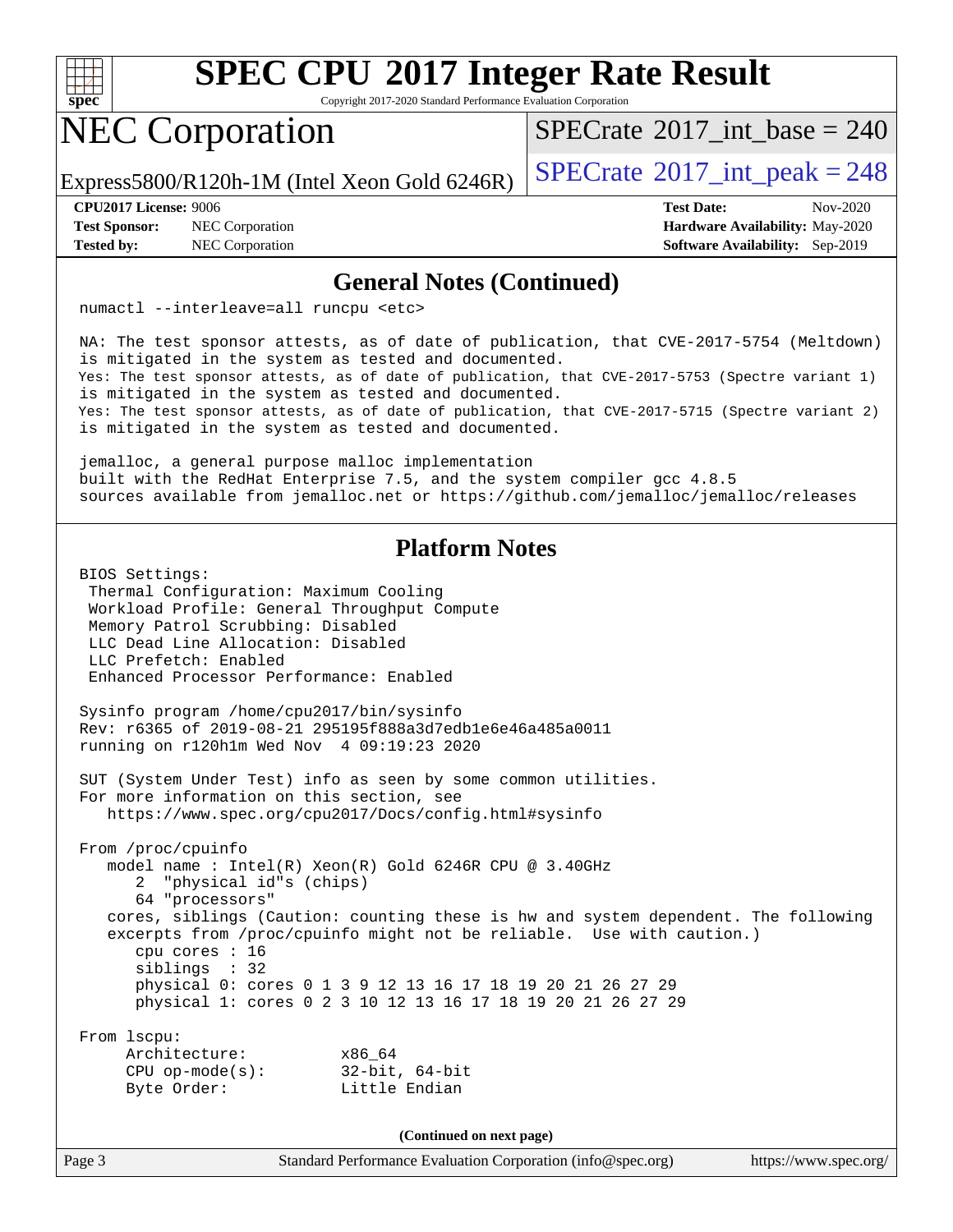

Copyright 2017-2020 Standard Performance Evaluation Corporation

# NEC Corporation

 $SPECrate$ <sup>®</sup>[2017\\_int\\_base =](http://www.spec.org/auto/cpu2017/Docs/result-fields.html#SPECrate2017intbase) 240

Express5800/R120h-1M (Intel Xeon Gold 6246R)  $\left|$  [SPECrate](http://www.spec.org/auto/cpu2017/Docs/result-fields.html#SPECrate2017intpeak)<sup>®</sup>[2017\\_int\\_peak = 2](http://www.spec.org/auto/cpu2017/Docs/result-fields.html#SPECrate2017intpeak)48

**[Test Sponsor:](http://www.spec.org/auto/cpu2017/Docs/result-fields.html#TestSponsor)** NEC Corporation **[Hardware Availability:](http://www.spec.org/auto/cpu2017/Docs/result-fields.html#HardwareAvailability)** May-2020

**[CPU2017 License:](http://www.spec.org/auto/cpu2017/Docs/result-fields.html#CPU2017License)** 9006 **[Test Date:](http://www.spec.org/auto/cpu2017/Docs/result-fields.html#TestDate)** Nov-2020 **[Tested by:](http://www.spec.org/auto/cpu2017/Docs/result-fields.html#Testedby)** NEC Corporation **[Software Availability:](http://www.spec.org/auto/cpu2017/Docs/result-fields.html#SoftwareAvailability)** Sep-2019

#### **[Platform Notes \(Continued\)](http://www.spec.org/auto/cpu2017/Docs/result-fields.html#PlatformNotes)**

| CPU(s):                                                                       | 64                                                                                   |  |  |  |  |
|-------------------------------------------------------------------------------|--------------------------------------------------------------------------------------|--|--|--|--|
| $On$ -line CPU $(s)$ list:                                                    | $0 - 63$                                                                             |  |  |  |  |
| Thread( $s$ ) per core:                                                       | 2                                                                                    |  |  |  |  |
| $Core(s)$ per socket:                                                         | 16                                                                                   |  |  |  |  |
| Socket(s):                                                                    | $\overline{a}$                                                                       |  |  |  |  |
| NUMA $node(s):$                                                               | 4                                                                                    |  |  |  |  |
| Vendor ID:                                                                    | GenuineIntel                                                                         |  |  |  |  |
| CPU family:                                                                   | 6                                                                                    |  |  |  |  |
| Model:                                                                        | 85                                                                                   |  |  |  |  |
| Model name:                                                                   | $Intel(R)$ Xeon $(R)$ Gold 6246R CPU @ 3.40GHz                                       |  |  |  |  |
| Stepping:                                                                     | 7                                                                                    |  |  |  |  |
| CPU MHz:                                                                      | 3400.000                                                                             |  |  |  |  |
| BogoMIPS:                                                                     | 6800.00                                                                              |  |  |  |  |
| Virtualization:                                                               | $VT - x$                                                                             |  |  |  |  |
| $L1d$ cache:                                                                  | 32K                                                                                  |  |  |  |  |
| Lli cache:                                                                    | 32K                                                                                  |  |  |  |  |
| $L2$ cache:                                                                   | 1024K                                                                                |  |  |  |  |
| $L3$ cache:                                                                   | 36608K                                                                               |  |  |  |  |
| NUMA node0 CPU(s):                                                            | $0 - 7, 32 - 39$                                                                     |  |  |  |  |
| NUMA nodel $CPU(s):$                                                          | $8 - 15, 40 - 47$                                                                    |  |  |  |  |
| NUMA $node2$ $CPU(s)$ :                                                       | $16 - 23, 48 - 55$                                                                   |  |  |  |  |
| NUMA $node3$ $CPU(s):$                                                        | $24 - 31, 56 - 63$                                                                   |  |  |  |  |
| Flags:                                                                        | fpu vme de pse tsc msr pae mce cx8 apic sep mtrr pge mca cmov                        |  |  |  |  |
|                                                                               | pat pse36 clflush dts acpi mmx fxsr sse sse2 ss ht tm pbe syscall nx pdpelgb rdtscp  |  |  |  |  |
| lm constant_tsc art arch_perfmon pebs bts rep_good nopl xtopology nonstop_tsc |                                                                                      |  |  |  |  |
|                                                                               | aperfmperf eagerfpu pni pclmulqdq dtes64 monitor ds_cpl vmx smx est tm2 ssse3 sdbg   |  |  |  |  |
|                                                                               | fma cx16 xtpr pdcm pcid dca sse4_1 sse4_2 x2apic movbe popcnt tsc_deadline_timer aes |  |  |  |  |
|                                                                               | xsave avx f16c rdrand lahf_lm abm 3dnowprefetch epb cat_13 cdp_13 invpcid_single     |  |  |  |  |
|                                                                               | intel_ppin intel_pt ssbd mba ibrs ibpb stibp ibrs_enhanced tpr_shadow vnmi           |  |  |  |  |
|                                                                               | flexpriority ept vpid fsgsbase tsc_adjust bmil hle avx2 smep bmi2 erms invpcid rtm   |  |  |  |  |
|                                                                               | cqm mpx rdt_a avx512f avx512dq rdseed adx smap clflushopt clwb avx512cd avx512bw     |  |  |  |  |
|                                                                               | avx512vl xsaveopt xsavec xgetbvl cqm_llc cqm_occup_llc cqm_mbm_total cqm_mbm_local   |  |  |  |  |
|                                                                               | dtherm ida arat pln pts pku ospke avx512_vnni md_clear spec_ctrl intel_stibp         |  |  |  |  |
| flush_11d arch_capabilities                                                   |                                                                                      |  |  |  |  |
|                                                                               |                                                                                      |  |  |  |  |
| /proc/cpuinfo cache data                                                      |                                                                                      |  |  |  |  |
| cache size : 36608 KB                                                         |                                                                                      |  |  |  |  |
|                                                                               |                                                                                      |  |  |  |  |
|                                                                               | From numactl --hardware WARNING: a numactl 'node' might or might not correspond to a |  |  |  |  |
| physical chip.                                                                |                                                                                      |  |  |  |  |
| $available: 4 nodes (0-3)$                                                    |                                                                                      |  |  |  |  |
|                                                                               | node 0 cpus: 0 1 2 3 4 5 6 7 32 33 34 35 36 37 38 39                                 |  |  |  |  |
| node 0 size: 97960 MB                                                         |                                                                                      |  |  |  |  |
| node 0 free: 95513 MB                                                         |                                                                                      |  |  |  |  |
|                                                                               | node 1 cpus: 8 9 10 11 12 13 14 15 40 41 42 43 44 45 46 47                           |  |  |  |  |
| node 1 size: 98304 MB                                                         |                                                                                      |  |  |  |  |
| node 1 free: 96035 MB                                                         |                                                                                      |  |  |  |  |
|                                                                               |                                                                                      |  |  |  |  |
|                                                                               | (Continued on next page)                                                             |  |  |  |  |
|                                                                               |                                                                                      |  |  |  |  |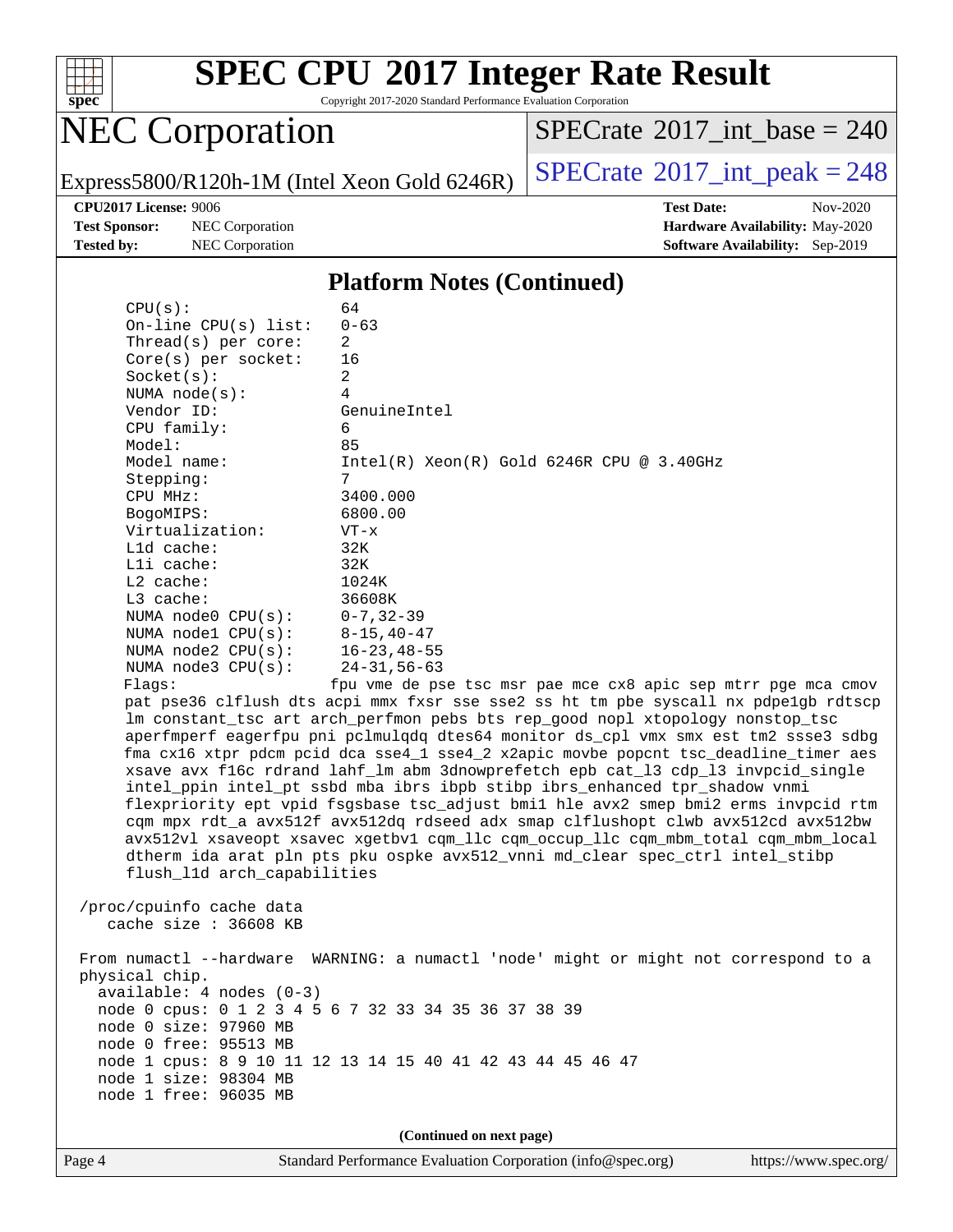

Copyright 2017-2020 Standard Performance Evaluation Corporation

### NEC Corporation

 $SPECTate$ <sup>®</sup>[2017\\_int\\_base =](http://www.spec.org/auto/cpu2017/Docs/result-fields.html#SPECrate2017intbase) 240

Express5800/R120h-1M (Intel Xeon Gold 6246R)  $\vert$  [SPECrate](http://www.spec.org/auto/cpu2017/Docs/result-fields.html#SPECrate2017intpeak)®[2017\\_int\\_peak = 2](http://www.spec.org/auto/cpu2017/Docs/result-fields.html#SPECrate2017intpeak)48

**[Test Sponsor:](http://www.spec.org/auto/cpu2017/Docs/result-fields.html#TestSponsor)** NEC Corporation **[Hardware Availability:](http://www.spec.org/auto/cpu2017/Docs/result-fields.html#HardwareAvailability)** May-2020 **[Tested by:](http://www.spec.org/auto/cpu2017/Docs/result-fields.html#Testedby)** NEC Corporation **[Software Availability:](http://www.spec.org/auto/cpu2017/Docs/result-fields.html#SoftwareAvailability)** Sep-2019

**[CPU2017 License:](http://www.spec.org/auto/cpu2017/Docs/result-fields.html#CPU2017License)** 9006 **[Test Date:](http://www.spec.org/auto/cpu2017/Docs/result-fields.html#TestDate)** Nov-2020

#### **[Platform Notes \(Continued\)](http://www.spec.org/auto/cpu2017/Docs/result-fields.html#PlatformNotes)**

 node 2 cpus: 16 17 18 19 20 21 22 23 48 49 50 51 52 53 54 55 node 2 size: 98304 MB node 2 free: 95981 MB node 3 cpus: 24 25 26 27 28 29 30 31 56 57 58 59 60 61 62 63 node 3 size: 98303 MB node 3 free: 96018 MB node distances: node 0 1 2 3 0: 10 21 21 21 1: 21 10 21 21 2: 21 21 10 21 3: 21 21 21 10 From /proc/meminfo MemTotal: 395918728 kB HugePages\_Total: 0 Hugepagesize: 2048 kB From /etc/\*release\* /etc/\*version\* os-release: NAME="Red Hat Enterprise Linux Server" VERSION="7.7 (Maipo)" ID="rhel" ID\_LIKE="fedora" VARIANT="Server" VARIANT\_ID="server" VERSION\_ID="7.7" PRETTY\_NAME="Red Hat Enterprise Linux Server 7.7 (Maipo)" redhat-release: Red Hat Enterprise Linux Server release 7.7 (Maipo) system-release: Red Hat Enterprise Linux Server release 7.7 (Maipo) system-release-cpe: cpe:/o:redhat:enterprise\_linux:7.7:ga:server uname -a: Linux r120h1m 3.10.0-1062.1.1.el7.x86\_64 #1 SMP Tue Aug 13 18:39:59 UTC 2019 x86\_64 x86\_64 x86\_64 GNU/Linux Kernel self-reported vulnerability status: CVE-2018-3620 (L1 Terminal Fault): Not affected Microarchitectural Data Sampling: Not affected CVE-2017-5754 (Meltdown): Not affected CVE-2018-3639 (Speculative Store Bypass): Mitigation: Speculative Store Bypass disabled via prctl and seccomp CVE-2017-5753 (Spectre variant 1): Mitigation: Load fences, usercopy/swapgs barriers and \_\_user pointer sanitization CVE-2017-5715 (Spectre variant 2): Mitigation: Full retpoline, IBPB

**(Continued on next page)**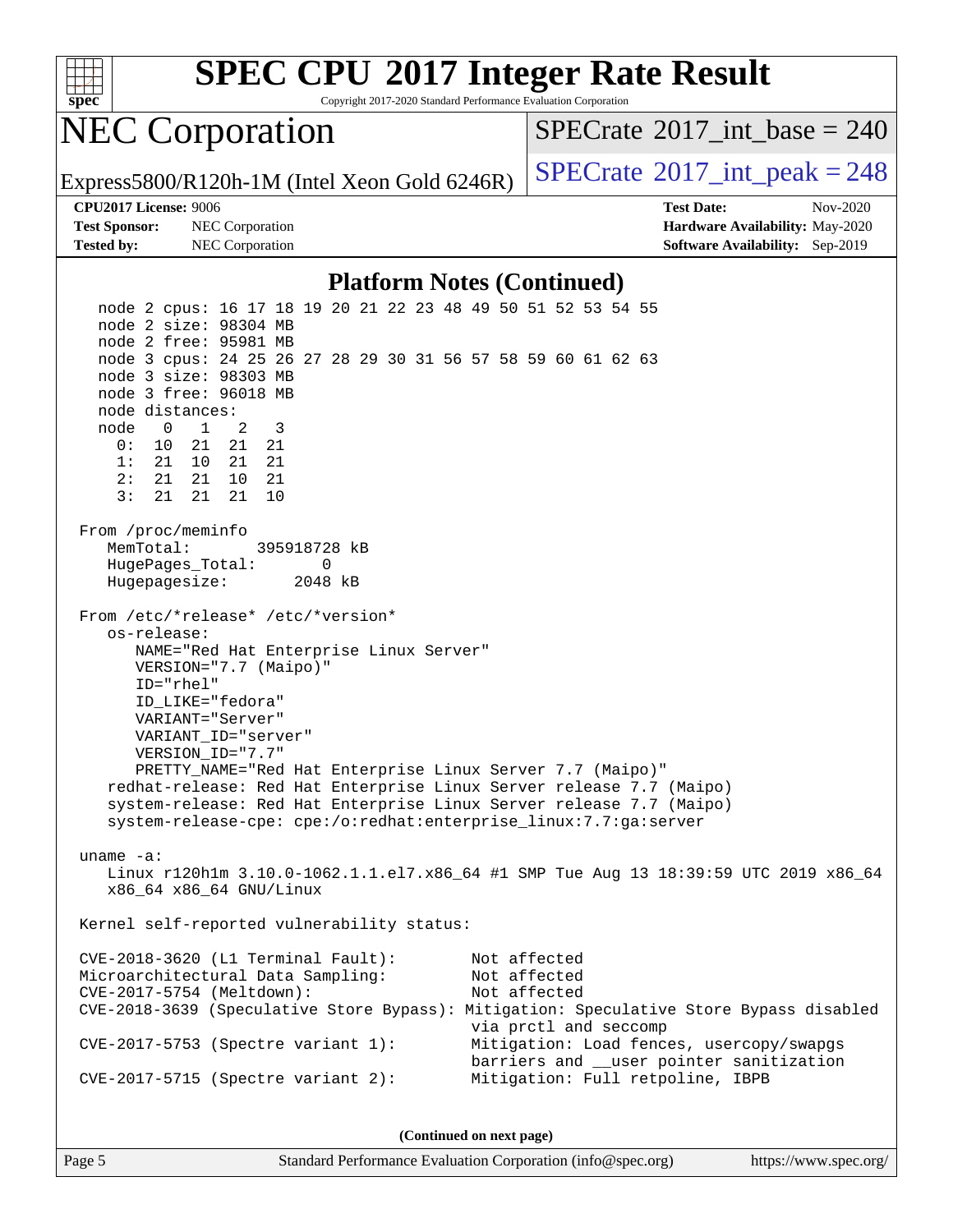

Copyright 2017-2020 Standard Performance Evaluation Corporation

### NEC Corporation

 $SPECTate$ <sup>®</sup>[2017\\_int\\_base =](http://www.spec.org/auto/cpu2017/Docs/result-fields.html#SPECrate2017intbase) 240

Express5800/R120h-1M (Intel Xeon Gold 6246R)  $\left|$  [SPECrate](http://www.spec.org/auto/cpu2017/Docs/result-fields.html#SPECrate2017intpeak)<sup>®</sup>[2017\\_int\\_peak = 2](http://www.spec.org/auto/cpu2017/Docs/result-fields.html#SPECrate2017intpeak)48

**[Test Sponsor:](http://www.spec.org/auto/cpu2017/Docs/result-fields.html#TestSponsor)** NEC Corporation **[Hardware Availability:](http://www.spec.org/auto/cpu2017/Docs/result-fields.html#HardwareAvailability)** May-2020 **[Tested by:](http://www.spec.org/auto/cpu2017/Docs/result-fields.html#Testedby)** NEC Corporation **[Software Availability:](http://www.spec.org/auto/cpu2017/Docs/result-fields.html#SoftwareAvailability)** Sep-2019

**[CPU2017 License:](http://www.spec.org/auto/cpu2017/Docs/result-fields.html#CPU2017License)** 9006 **[Test Date:](http://www.spec.org/auto/cpu2017/Docs/result-fields.html#TestDate)** Nov-2020

#### **[Platform Notes \(Continued\)](http://www.spec.org/auto/cpu2017/Docs/result-fields.html#PlatformNotes)**

run-level 3 Nov 4 09:13

 SPEC is set to: /home/cpu2017 Filesystem Type Size Used Avail Use% Mounted on /dev/sda3 ext4 908G 234G 628G 28% /

 From /sys/devices/virtual/dmi/id BIOS: NEC U32 03/09/2020 Vendor: NEC Product: Express5800/R120h-1M Serial: JPN0084094

 Additional information from dmidecode follows. WARNING: Use caution when you interpret this section. The 'dmidecode' program reads system data which is "intended to allow hardware to be accurately determined", but the intent may not be met, as there are frequent changes to hardware, firmware, and the "DMTF SMBIOS" standard. Memory:

24x HPE P03050-091 16 GB 2 rank 2933

(End of data from sysinfo program)

**[Compiler Version Notes](http://www.spec.org/auto/cpu2017/Docs/result-fields.html#CompilerVersionNotes)**

| Page 6 | Standard Performance Evaluation Corporation (info@spec.org)                                                                                                                      | https://www.spec.org/ |  |  |  |  |
|--------|----------------------------------------------------------------------------------------------------------------------------------------------------------------------------------|-----------------------|--|--|--|--|
|        | (Continued on next page)                                                                                                                                                         |                       |  |  |  |  |
|        | Intel(R) C Intel(R) 64 Compiler for applications running on $IA-32$ , Version<br>19.0.4.227 Build 20190416<br>Copyright (C) 1985-2019 Intel Corporation. All rights reserved.    |                       |  |  |  |  |
|        | $C$   502.gcc_r(peak)                                                                                                                                                            |                       |  |  |  |  |
|        | Intel(R) C Intel(R) 64 Compiler for applications running on Intel(R) 64,<br>Version 19.0.4.227 Build 20190416<br>Copyright (C) 1985-2019 Intel Corporation. All rights reserved. |                       |  |  |  |  |
| C      | 500.perlbench r(base, peak) 502.gcc r(base) 505.mcf r(base, peak)<br>525.x264_r(base, peak) 557.xz_r(base, peak)                                                                 |                       |  |  |  |  |
|        |                                                                                                                                                                                  |                       |  |  |  |  |
|        | Intel(R) C Intel(R) 64 Compiler for applications running on $IA-32$ , Version<br>19.0.4.227 Build 20190416<br>Copyright (C) 1985-2019 Intel Corporation. All rights reserved.    |                       |  |  |  |  |
| C      | $\vert$ 502.gcc_r(peak)                                                                                                                                                          |                       |  |  |  |  |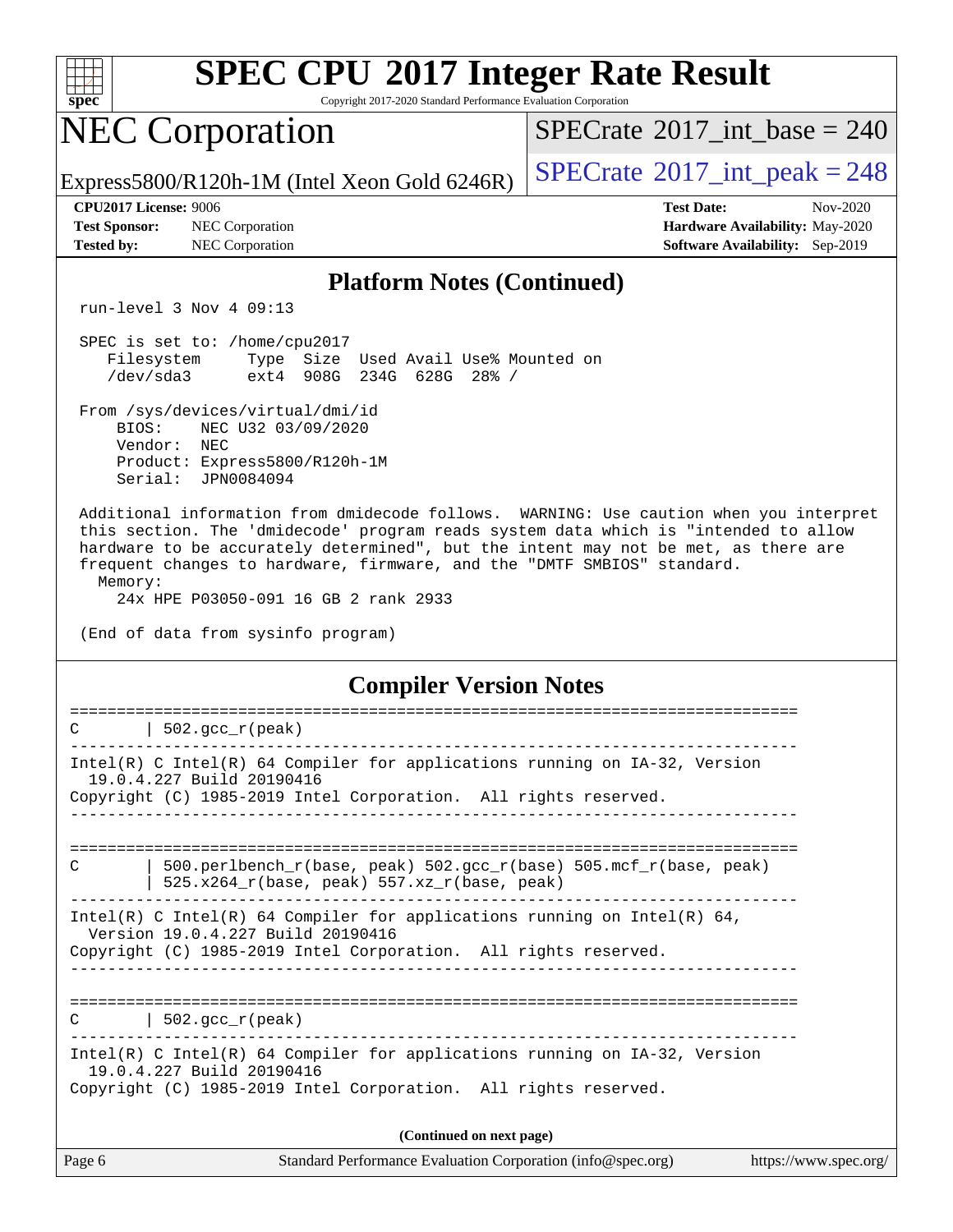| S<br>e<br>11<br>U |  |  |  |  |
|-------------------|--|--|--|--|

Copyright 2017-2020 Standard Performance Evaluation Corporation

# **NEC Corporation**

 $SPECrate$ <sup>®</sup>[2017\\_int\\_base =](http://www.spec.org/auto/cpu2017/Docs/result-fields.html#SPECrate2017intbase) 240

Express5800/R120h-1M (Intel Xeon Gold 6246R)  $\left|$  [SPECrate](http://www.spec.org/auto/cpu2017/Docs/result-fields.html#SPECrate2017intpeak)<sup>®</sup>[2017\\_int\\_peak = 2](http://www.spec.org/auto/cpu2017/Docs/result-fields.html#SPECrate2017intpeak)48

**[CPU2017 License:](http://www.spec.org/auto/cpu2017/Docs/result-fields.html#CPU2017License)** 9006 **[Test Date:](http://www.spec.org/auto/cpu2017/Docs/result-fields.html#TestDate)** Nov-2020 **[Test Sponsor:](http://www.spec.org/auto/cpu2017/Docs/result-fields.html#TestSponsor)** NEC Corporation **[Hardware Availability:](http://www.spec.org/auto/cpu2017/Docs/result-fields.html#HardwareAvailability)** May-2020 **[Tested by:](http://www.spec.org/auto/cpu2017/Docs/result-fields.html#Testedby)** NEC Corporation **[Software Availability:](http://www.spec.org/auto/cpu2017/Docs/result-fields.html#SoftwareAvailability)** Sep-2019

### **[Compiler Version Notes \(Continued\)](http://www.spec.org/auto/cpu2017/Docs/result-fields.html#CompilerVersionNotes)**

| 520.omnetpp_r(base, peak) 523.xalancbmk_r(base)<br>531.deepsjeng_r(base, peak) 541.leela_r(base, peak)<br>Intel(R) $C++$ Intel(R) 64 Compiler for applications running on Intel(R) 64,<br>Version 19.0.4.227 Build 20190416<br>Copyright (C) 1985-2019 Intel Corporation. All rights reserved.<br>  $548.$ exchange $2_r$ (base, peak)<br>(Continued on next page) |
|--------------------------------------------------------------------------------------------------------------------------------------------------------------------------------------------------------------------------------------------------------------------------------------------------------------------------------------------------------------------|
|                                                                                                                                                                                                                                                                                                                                                                    |
|                                                                                                                                                                                                                                                                                                                                                                    |
|                                                                                                                                                                                                                                                                                                                                                                    |
|                                                                                                                                                                                                                                                                                                                                                                    |
|                                                                                                                                                                                                                                                                                                                                                                    |
| $Intel(R)$ C++ Intel(R) 64 Compiler for applications running on IA-32, Version<br>19.0.4.227 Build 20190416<br>Copyright (C) 1985-2019 Intel Corporation. All rights reserved.                                                                                                                                                                                     |
| $C++$   523.xalancbmk_r(peak)                                                                                                                                                                                                                                                                                                                                      |
| Intel(R) $C++$ Intel(R) 64 Compiler for applications running on Intel(R) 64,<br>Version 19.0.4.227 Build 20190416<br>Copyright (C) 1985-2019 Intel Corporation. All rights reserved.                                                                                                                                                                               |
| 520.omnetpp_r(base, peak) 523.xalancbmk_r(base)<br>531.deepsjeng_r(base, peak) 541.leela_r(base, peak)                                                                                                                                                                                                                                                             |
| 19.0.4.227 Build 20190416<br>Copyright (C) 1985-2019 Intel Corporation. All rights reserved.<br>-------------                                                                                                                                                                                                                                                      |
| Intel(R) C++ Intel(R) 64 Compiler for applications running on IA-32, Version                                                                                                                                                                                                                                                                                       |
| $C++$   523.xalancbmk_r(peak)                                                                                                                                                                                                                                                                                                                                      |
| Intel(R) C Intel(R) 64 Compiler for applications running on Intel(R) 64,<br>Version 19.0.4.227 Build 20190416<br>Copyright (C) 1985-2019 Intel Corporation. All rights reserved.<br>ب کا کا کا کا کا کا                                                                                                                                                            |
| $525.x264_r(base, peak) 557.xz_r(base, peak)$                                                                                                                                                                                                                                                                                                                      |
| 500.perlbench_r(base, peak) 502.gcc_r(base) 505.mcf_r(base, peak)                                                                                                                                                                                                                                                                                                  |
|                                                                                                                                                                                                                                                                                                                                                                    |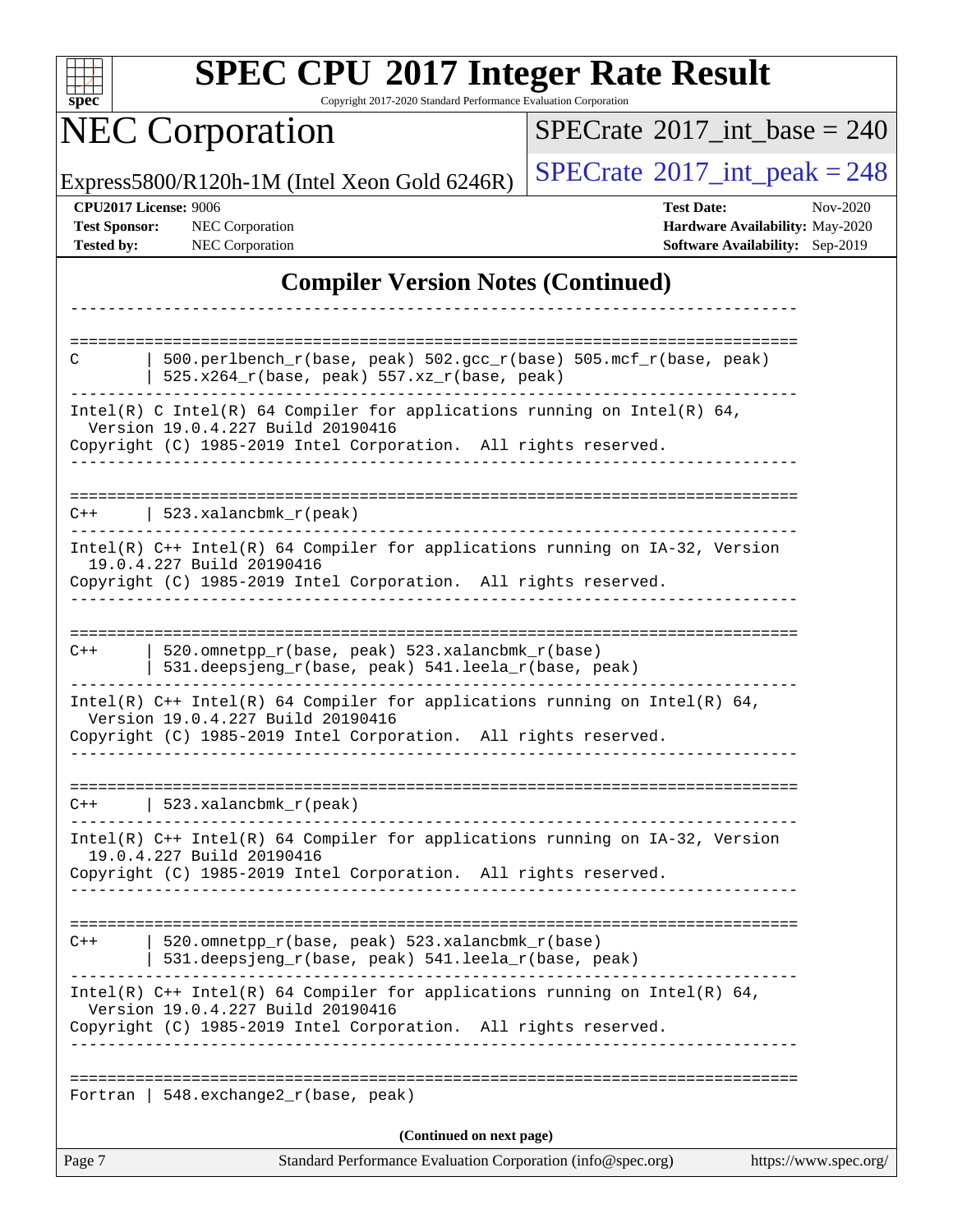

Copyright 2017-2020 Standard Performance Evaluation Corporation

## NEC Corporation

 $SPECTate$ <sup>®</sup>[2017\\_int\\_base =](http://www.spec.org/auto/cpu2017/Docs/result-fields.html#SPECrate2017intbase) 240

Express5800/R120h-1M (Intel Xeon Gold 6246R)  $\vert$  [SPECrate](http://www.spec.org/auto/cpu2017/Docs/result-fields.html#SPECrate2017intpeak)®[2017\\_int\\_peak = 2](http://www.spec.org/auto/cpu2017/Docs/result-fields.html#SPECrate2017intpeak)48

**[Test Sponsor:](http://www.spec.org/auto/cpu2017/Docs/result-fields.html#TestSponsor)** NEC Corporation **[Hardware Availability:](http://www.spec.org/auto/cpu2017/Docs/result-fields.html#HardwareAvailability)** May-2020

**[CPU2017 License:](http://www.spec.org/auto/cpu2017/Docs/result-fields.html#CPU2017License)** 9006 **[Test Date:](http://www.spec.org/auto/cpu2017/Docs/result-fields.html#TestDate)** Nov-2020 **[Tested by:](http://www.spec.org/auto/cpu2017/Docs/result-fields.html#Testedby)** NEC Corporation **[Software Availability:](http://www.spec.org/auto/cpu2017/Docs/result-fields.html#SoftwareAvailability)** Sep-2019

### **[Compiler Version Notes \(Continued\)](http://www.spec.org/auto/cpu2017/Docs/result-fields.html#CompilerVersionNotes)**

------------------------------------------------------------------------------ Intel(R) Fortran Intel(R) 64 Compiler for applications running on Intel(R) 64, Version 19.0.4.227 Build 20190416 Copyright (C) 1985-2019 Intel Corporation. All rights reserved. ------------------------------------------------------------------------------

**[Base Compiler Invocation](http://www.spec.org/auto/cpu2017/Docs/result-fields.html#BaseCompilerInvocation)**

[C benchmarks](http://www.spec.org/auto/cpu2017/Docs/result-fields.html#Cbenchmarks): [icc -m64 -std=c11](http://www.spec.org/cpu2017/results/res2020q4/cpu2017-20201109-24350.flags.html#user_CCbase_intel_icc_64bit_c11_33ee0cdaae7deeeab2a9725423ba97205ce30f63b9926c2519791662299b76a0318f32ddfffdc46587804de3178b4f9328c46fa7c2b0cd779d7a61945c91cd35)

[C++ benchmarks:](http://www.spec.org/auto/cpu2017/Docs/result-fields.html#CXXbenchmarks) [icpc -m64](http://www.spec.org/cpu2017/results/res2020q4/cpu2017-20201109-24350.flags.html#user_CXXbase_intel_icpc_64bit_4ecb2543ae3f1412ef961e0650ca070fec7b7afdcd6ed48761b84423119d1bf6bdf5cad15b44d48e7256388bc77273b966e5eb805aefd121eb22e9299b2ec9d9)

[Fortran benchmarks](http://www.spec.org/auto/cpu2017/Docs/result-fields.html#Fortranbenchmarks): [ifort -m64](http://www.spec.org/cpu2017/results/res2020q4/cpu2017-20201109-24350.flags.html#user_FCbase_intel_ifort_64bit_24f2bb282fbaeffd6157abe4f878425411749daecae9a33200eee2bee2fe76f3b89351d69a8130dd5949958ce389cf37ff59a95e7a40d588e8d3a57e0c3fd751)

### **[Base Portability Flags](http://www.spec.org/auto/cpu2017/Docs/result-fields.html#BasePortabilityFlags)**

 500.perlbench\_r: [-DSPEC\\_LP64](http://www.spec.org/cpu2017/results/res2020q4/cpu2017-20201109-24350.flags.html#b500.perlbench_r_basePORTABILITY_DSPEC_LP64) [-DSPEC\\_LINUX\\_X64](http://www.spec.org/cpu2017/results/res2020q4/cpu2017-20201109-24350.flags.html#b500.perlbench_r_baseCPORTABILITY_DSPEC_LINUX_X64) 502.gcc\_r: [-DSPEC\\_LP64](http://www.spec.org/cpu2017/results/res2020q4/cpu2017-20201109-24350.flags.html#suite_basePORTABILITY502_gcc_r_DSPEC_LP64) 505.mcf\_r: [-DSPEC\\_LP64](http://www.spec.org/cpu2017/results/res2020q4/cpu2017-20201109-24350.flags.html#suite_basePORTABILITY505_mcf_r_DSPEC_LP64) 520.omnetpp\_r: [-DSPEC\\_LP64](http://www.spec.org/cpu2017/results/res2020q4/cpu2017-20201109-24350.flags.html#suite_basePORTABILITY520_omnetpp_r_DSPEC_LP64) 523.xalancbmk\_r: [-DSPEC\\_LP64](http://www.spec.org/cpu2017/results/res2020q4/cpu2017-20201109-24350.flags.html#suite_basePORTABILITY523_xalancbmk_r_DSPEC_LP64) [-DSPEC\\_LINUX](http://www.spec.org/cpu2017/results/res2020q4/cpu2017-20201109-24350.flags.html#b523.xalancbmk_r_baseCXXPORTABILITY_DSPEC_LINUX) 525.x264\_r: [-DSPEC\\_LP64](http://www.spec.org/cpu2017/results/res2020q4/cpu2017-20201109-24350.flags.html#suite_basePORTABILITY525_x264_r_DSPEC_LP64) 531.deepsjeng\_r: [-DSPEC\\_LP64](http://www.spec.org/cpu2017/results/res2020q4/cpu2017-20201109-24350.flags.html#suite_basePORTABILITY531_deepsjeng_r_DSPEC_LP64) 541.leela\_r: [-DSPEC\\_LP64](http://www.spec.org/cpu2017/results/res2020q4/cpu2017-20201109-24350.flags.html#suite_basePORTABILITY541_leela_r_DSPEC_LP64) 548.exchange2\_r: [-DSPEC\\_LP64](http://www.spec.org/cpu2017/results/res2020q4/cpu2017-20201109-24350.flags.html#suite_basePORTABILITY548_exchange2_r_DSPEC_LP64) 557.xz\_r: [-DSPEC\\_LP64](http://www.spec.org/cpu2017/results/res2020q4/cpu2017-20201109-24350.flags.html#suite_basePORTABILITY557_xz_r_DSPEC_LP64)

### **[Base Optimization Flags](http://www.spec.org/auto/cpu2017/Docs/result-fields.html#BaseOptimizationFlags)**

[C benchmarks](http://www.spec.org/auto/cpu2017/Docs/result-fields.html#Cbenchmarks):

[-Wl,-z,muldefs](http://www.spec.org/cpu2017/results/res2020q4/cpu2017-20201109-24350.flags.html#user_CCbase_link_force_multiple1_b4cbdb97b34bdee9ceefcfe54f4c8ea74255f0b02a4b23e853cdb0e18eb4525ac79b5a88067c842dd0ee6996c24547a27a4b99331201badda8798ef8a743f577) [-xCORE-AVX512](http://www.spec.org/cpu2017/results/res2020q4/cpu2017-20201109-24350.flags.html#user_CCbase_f-xCORE-AVX512) [-ipo](http://www.spec.org/cpu2017/results/res2020q4/cpu2017-20201109-24350.flags.html#user_CCbase_f-ipo) [-O3](http://www.spec.org/cpu2017/results/res2020q4/cpu2017-20201109-24350.flags.html#user_CCbase_f-O3) [-no-prec-div](http://www.spec.org/cpu2017/results/res2020q4/cpu2017-20201109-24350.flags.html#user_CCbase_f-no-prec-div) [-qopt-mem-layout-trans=4](http://www.spec.org/cpu2017/results/res2020q4/cpu2017-20201109-24350.flags.html#user_CCbase_f-qopt-mem-layout-trans_fa39e755916c150a61361b7846f310bcdf6f04e385ef281cadf3647acec3f0ae266d1a1d22d972a7087a248fd4e6ca390a3634700869573d231a252c784941a8) [-L/usr/local/IntelCompiler19/compilers\\_and\\_libraries\\_2019.4.227/linux/compiler/lib/intel64](http://www.spec.org/cpu2017/results/res2020q4/cpu2017-20201109-24350.flags.html#user_CCbase_qkmalloc_link_0ffe0cb02c68ef1b443a077c7888c10c67ca0d1dd7138472156f06a085bbad385f78d49618ad55dca9db3b1608e84afc2f69b4003b1d1ca498a9fc1462ccefda) [-lqkmalloc](http://www.spec.org/cpu2017/results/res2020q4/cpu2017-20201109-24350.flags.html#user_CCbase_qkmalloc_link_lib_79a818439969f771c6bc311cfd333c00fc099dad35c030f5aab9dda831713d2015205805422f83de8875488a2991c0a156aaa600e1f9138f8fc37004abc96dc5)

[C++ benchmarks](http://www.spec.org/auto/cpu2017/Docs/result-fields.html#CXXbenchmarks): [-Wl,-z,muldefs](http://www.spec.org/cpu2017/results/res2020q4/cpu2017-20201109-24350.flags.html#user_CXXbase_link_force_multiple1_b4cbdb97b34bdee9ceefcfe54f4c8ea74255f0b02a4b23e853cdb0e18eb4525ac79b5a88067c842dd0ee6996c24547a27a4b99331201badda8798ef8a743f577) [-xCORE-AVX512](http://www.spec.org/cpu2017/results/res2020q4/cpu2017-20201109-24350.flags.html#user_CXXbase_f-xCORE-AVX512) [-ipo](http://www.spec.org/cpu2017/results/res2020q4/cpu2017-20201109-24350.flags.html#user_CXXbase_f-ipo) [-O3](http://www.spec.org/cpu2017/results/res2020q4/cpu2017-20201109-24350.flags.html#user_CXXbase_f-O3) [-no-prec-div](http://www.spec.org/cpu2017/results/res2020q4/cpu2017-20201109-24350.flags.html#user_CXXbase_f-no-prec-div) [-qopt-mem-layout-trans=4](http://www.spec.org/cpu2017/results/res2020q4/cpu2017-20201109-24350.flags.html#user_CXXbase_f-qopt-mem-layout-trans_fa39e755916c150a61361b7846f310bcdf6f04e385ef281cadf3647acec3f0ae266d1a1d22d972a7087a248fd4e6ca390a3634700869573d231a252c784941a8)

**(Continued on next page)**

Page 8 Standard Performance Evaluation Corporation [\(info@spec.org\)](mailto:info@spec.org) <https://www.spec.org/>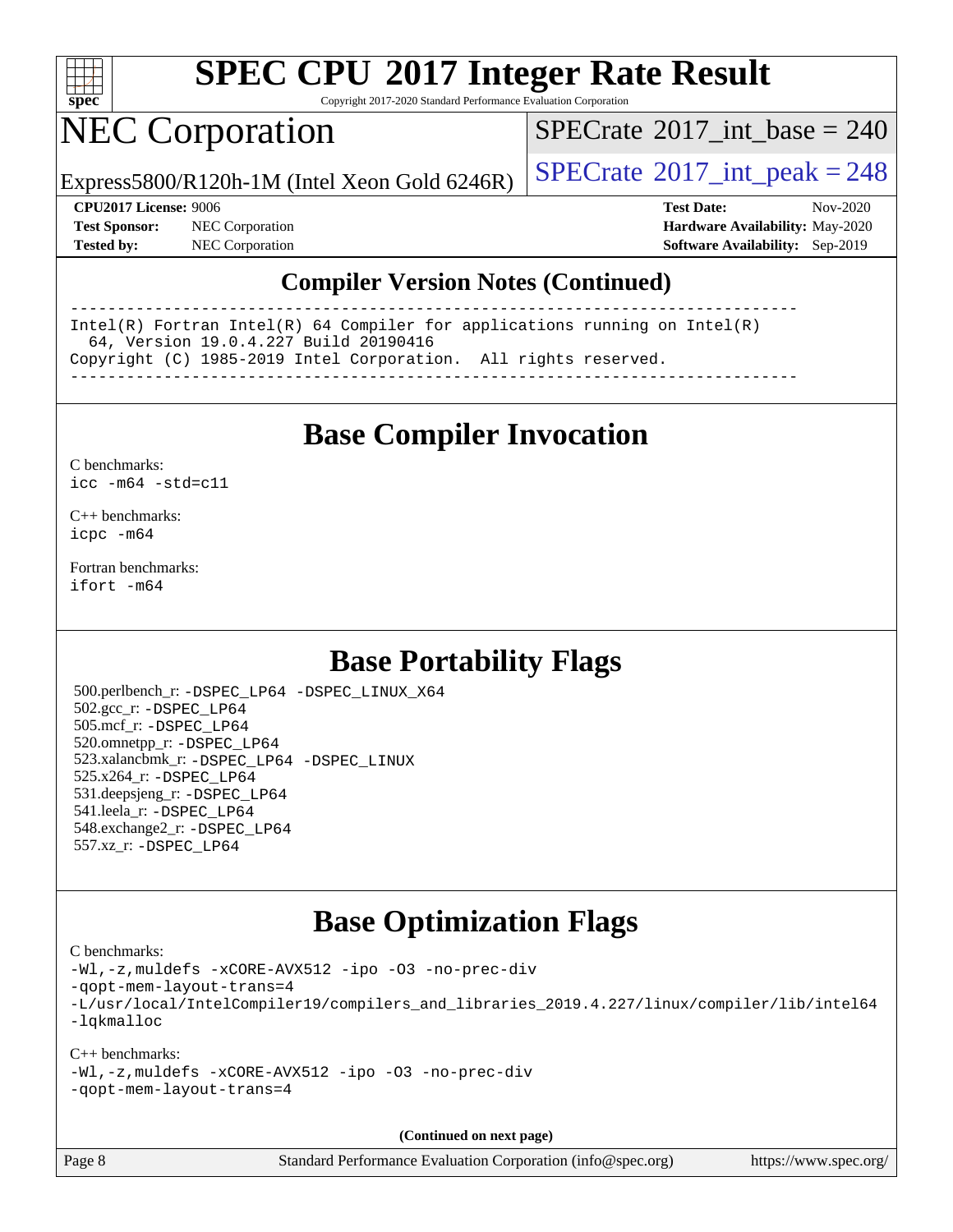

Copyright 2017-2020 Standard Performance Evaluation Corporation

# NEC Corporation

 $SPECTate$ <sup>®</sup>[2017\\_int\\_base =](http://www.spec.org/auto/cpu2017/Docs/result-fields.html#SPECrate2017intbase) 240

Express5800/R120h-1M (Intel Xeon Gold 6246R)  $\left|$  [SPECrate](http://www.spec.org/auto/cpu2017/Docs/result-fields.html#SPECrate2017intpeak)<sup>®</sup>[2017\\_int\\_peak = 2](http://www.spec.org/auto/cpu2017/Docs/result-fields.html#SPECrate2017intpeak)48

**[Test Sponsor:](http://www.spec.org/auto/cpu2017/Docs/result-fields.html#TestSponsor)** NEC Corporation **[Hardware Availability:](http://www.spec.org/auto/cpu2017/Docs/result-fields.html#HardwareAvailability)** May-2020 **[Tested by:](http://www.spec.org/auto/cpu2017/Docs/result-fields.html#Testedby)** NEC Corporation **[Software Availability:](http://www.spec.org/auto/cpu2017/Docs/result-fields.html#SoftwareAvailability)** Sep-2019

**[CPU2017 License:](http://www.spec.org/auto/cpu2017/Docs/result-fields.html#CPU2017License)** 9006 **[Test Date:](http://www.spec.org/auto/cpu2017/Docs/result-fields.html#TestDate)** Nov-2020

### **[Base Optimization Flags \(Continued\)](http://www.spec.org/auto/cpu2017/Docs/result-fields.html#BaseOptimizationFlags)**

[C++ benchmarks](http://www.spec.org/auto/cpu2017/Docs/result-fields.html#CXXbenchmarks) (continued):

[-L/usr/local/IntelCompiler19/compilers\\_and\\_libraries\\_2019.4.227/linux/compiler/lib/intel64](http://www.spec.org/cpu2017/results/res2020q4/cpu2017-20201109-24350.flags.html#user_CXXbase_qkmalloc_link_0ffe0cb02c68ef1b443a077c7888c10c67ca0d1dd7138472156f06a085bbad385f78d49618ad55dca9db3b1608e84afc2f69b4003b1d1ca498a9fc1462ccefda) [-lqkmalloc](http://www.spec.org/cpu2017/results/res2020q4/cpu2017-20201109-24350.flags.html#user_CXXbase_qkmalloc_link_lib_79a818439969f771c6bc311cfd333c00fc099dad35c030f5aab9dda831713d2015205805422f83de8875488a2991c0a156aaa600e1f9138f8fc37004abc96dc5)

#### [Fortran benchmarks:](http://www.spec.org/auto/cpu2017/Docs/result-fields.html#Fortranbenchmarks)

```
-Wl,-z,muldefs -xCORE-AVX512 -ipo -O3 -no-prec-div
-qopt-mem-layout-trans=4 -nostandard-realloc-lhs -align array32byte
-L/usr/local/IntelCompiler19/compilers_and_libraries_2019.4.227/linux/compiler/lib/intel64
-lqkmalloc
```
### **[Peak Compiler Invocation](http://www.spec.org/auto/cpu2017/Docs/result-fields.html#PeakCompilerInvocation)**

[C benchmarks \(except as noted below\)](http://www.spec.org/auto/cpu2017/Docs/result-fields.html#Cbenchmarksexceptasnotedbelow): [icc -m64 -std=c11](http://www.spec.org/cpu2017/results/res2020q4/cpu2017-20201109-24350.flags.html#user_CCpeak_intel_icc_64bit_c11_33ee0cdaae7deeeab2a9725423ba97205ce30f63b9926c2519791662299b76a0318f32ddfffdc46587804de3178b4f9328c46fa7c2b0cd779d7a61945c91cd35)

502.gcc\_r: [icc -m32 -std=c11 -L/usr/local/IntelCompiler19/compilers\\_and\\_libraries\\_2019.4.227/linux/compiler/lib/ia32\\_lin](http://www.spec.org/cpu2017/results/res2020q4/cpu2017-20201109-24350.flags.html#user_peakCCLD502_gcc_r_intel_icc_38a193a897536fa645efb1dc6ac2bea2bddbbe56f130e144a606d1b2649003f27c79f8814020c1f9355cbbf0d7ab0d194a7a979ee1e2a95641bbb8cf571aac7b)

[C++ benchmarks \(except as noted below\)](http://www.spec.org/auto/cpu2017/Docs/result-fields.html#CXXbenchmarksexceptasnotedbelow): [icpc -m64](http://www.spec.org/cpu2017/results/res2020q4/cpu2017-20201109-24350.flags.html#user_CXXpeak_intel_icpc_64bit_4ecb2543ae3f1412ef961e0650ca070fec7b7afdcd6ed48761b84423119d1bf6bdf5cad15b44d48e7256388bc77273b966e5eb805aefd121eb22e9299b2ec9d9)

523.xalancbmk\_r: [icpc -m32 -L/usr/local/IntelCompiler19/compilers\\_and\\_libraries\\_2019.4.227/linux/compiler/lib/ia32\\_lin](http://www.spec.org/cpu2017/results/res2020q4/cpu2017-20201109-24350.flags.html#user_peakCXXLD523_xalancbmk_r_intel_icpc_840f965b38320ad10acba6032d6ca4c816e722c432c250f3408feae347068ba449f694544a48cf12cd3bde3495e328e6747ab0f629c2925d3062e2ee144af951)

[Fortran benchmarks](http://www.spec.org/auto/cpu2017/Docs/result-fields.html#Fortranbenchmarks): [ifort -m64](http://www.spec.org/cpu2017/results/res2020q4/cpu2017-20201109-24350.flags.html#user_FCpeak_intel_ifort_64bit_24f2bb282fbaeffd6157abe4f878425411749daecae9a33200eee2bee2fe76f3b89351d69a8130dd5949958ce389cf37ff59a95e7a40d588e8d3a57e0c3fd751)

### **[Peak Portability Flags](http://www.spec.org/auto/cpu2017/Docs/result-fields.html#PeakPortabilityFlags)**

 500.perlbench\_r: [-DSPEC\\_LP64](http://www.spec.org/cpu2017/results/res2020q4/cpu2017-20201109-24350.flags.html#b500.perlbench_r_peakPORTABILITY_DSPEC_LP64) [-DSPEC\\_LINUX\\_X64](http://www.spec.org/cpu2017/results/res2020q4/cpu2017-20201109-24350.flags.html#b500.perlbench_r_peakCPORTABILITY_DSPEC_LINUX_X64) 502.gcc\_r: [-D\\_FILE\\_OFFSET\\_BITS=64](http://www.spec.org/cpu2017/results/res2020q4/cpu2017-20201109-24350.flags.html#user_peakPORTABILITY502_gcc_r_file_offset_bits_64_5ae949a99b284ddf4e95728d47cb0843d81b2eb0e18bdfe74bbf0f61d0b064f4bda2f10ea5eb90e1dcab0e84dbc592acfc5018bc955c18609f94ddb8d550002c) 505.mcf\_r: [-DSPEC\\_LP64](http://www.spec.org/cpu2017/results/res2020q4/cpu2017-20201109-24350.flags.html#suite_peakPORTABILITY505_mcf_r_DSPEC_LP64) 520.omnetpp\_r: [-DSPEC\\_LP64](http://www.spec.org/cpu2017/results/res2020q4/cpu2017-20201109-24350.flags.html#suite_peakPORTABILITY520_omnetpp_r_DSPEC_LP64) 523.xalancbmk\_r: [-D\\_FILE\\_OFFSET\\_BITS=64](http://www.spec.org/cpu2017/results/res2020q4/cpu2017-20201109-24350.flags.html#user_peakPORTABILITY523_xalancbmk_r_file_offset_bits_64_5ae949a99b284ddf4e95728d47cb0843d81b2eb0e18bdfe74bbf0f61d0b064f4bda2f10ea5eb90e1dcab0e84dbc592acfc5018bc955c18609f94ddb8d550002c) [-DSPEC\\_LINUX](http://www.spec.org/cpu2017/results/res2020q4/cpu2017-20201109-24350.flags.html#b523.xalancbmk_r_peakCXXPORTABILITY_DSPEC_LINUX) 525.x264\_r: [-DSPEC\\_LP64](http://www.spec.org/cpu2017/results/res2020q4/cpu2017-20201109-24350.flags.html#suite_peakPORTABILITY525_x264_r_DSPEC_LP64) 531.deepsjeng\_r: [-DSPEC\\_LP64](http://www.spec.org/cpu2017/results/res2020q4/cpu2017-20201109-24350.flags.html#suite_peakPORTABILITY531_deepsjeng_r_DSPEC_LP64) 541.leela\_r: [-DSPEC\\_LP64](http://www.spec.org/cpu2017/results/res2020q4/cpu2017-20201109-24350.flags.html#suite_peakPORTABILITY541_leela_r_DSPEC_LP64) 548.exchange2\_r: [-DSPEC\\_LP64](http://www.spec.org/cpu2017/results/res2020q4/cpu2017-20201109-24350.flags.html#suite_peakPORTABILITY548_exchange2_r_DSPEC_LP64) 557.xz\_r: [-DSPEC\\_LP64](http://www.spec.org/cpu2017/results/res2020q4/cpu2017-20201109-24350.flags.html#suite_peakPORTABILITY557_xz_r_DSPEC_LP64)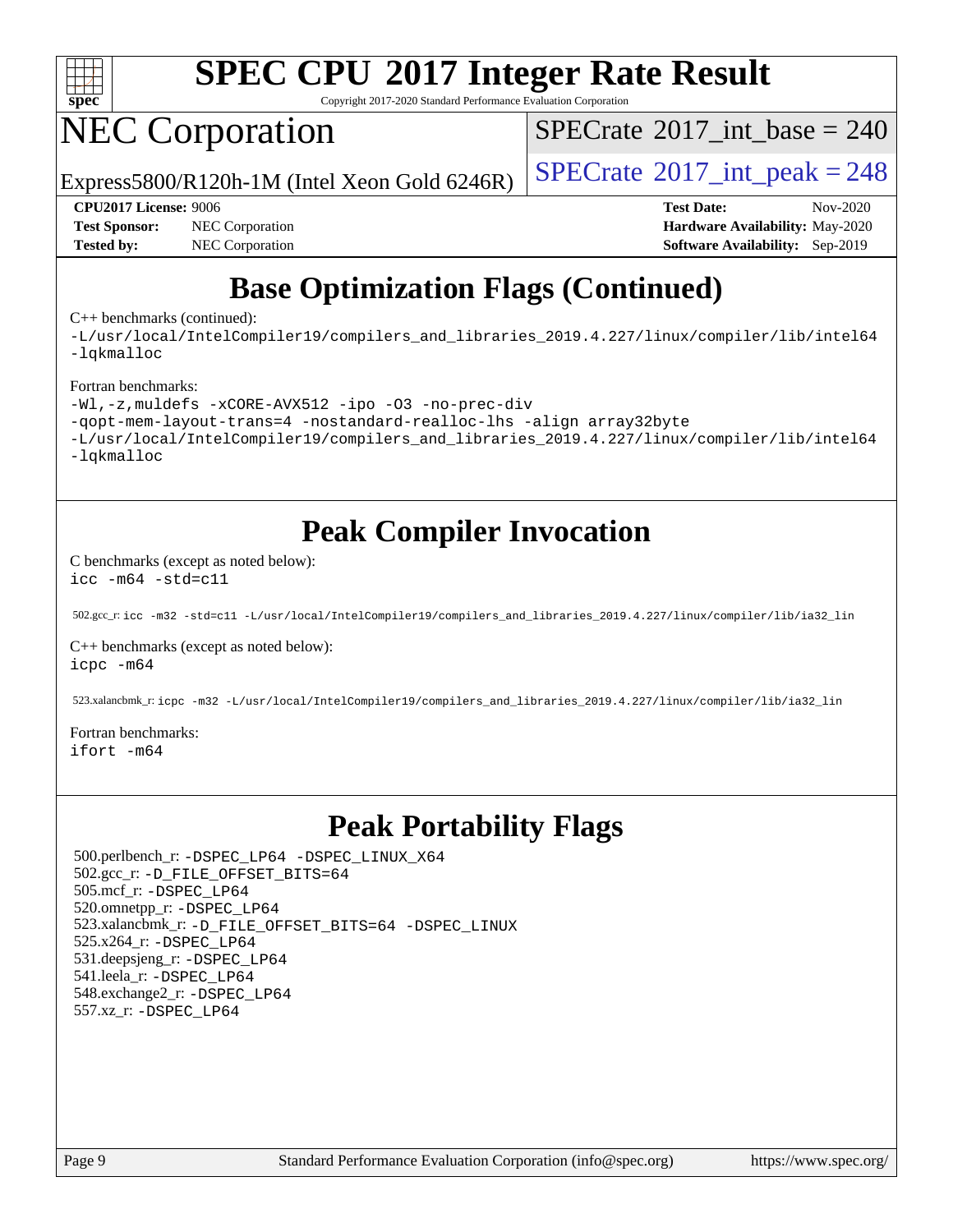

Copyright 2017-2020 Standard Performance Evaluation Corporation

### NEC Corporation

 $SPECTate$ <sup>®</sup>[2017\\_int\\_base =](http://www.spec.org/auto/cpu2017/Docs/result-fields.html#SPECrate2017intbase) 240

Express5800/R120h-1M (Intel Xeon Gold 6246R)  $\vert$  [SPECrate](http://www.spec.org/auto/cpu2017/Docs/result-fields.html#SPECrate2017intpeak)<sup>®</sup>[2017\\_int\\_peak = 2](http://www.spec.org/auto/cpu2017/Docs/result-fields.html#SPECrate2017intpeak)48

**[Tested by:](http://www.spec.org/auto/cpu2017/Docs/result-fields.html#Testedby)** NEC Corporation **[Software Availability:](http://www.spec.org/auto/cpu2017/Docs/result-fields.html#SoftwareAvailability)** Sep-2019

**[CPU2017 License:](http://www.spec.org/auto/cpu2017/Docs/result-fields.html#CPU2017License)** 9006 **[Test Date:](http://www.spec.org/auto/cpu2017/Docs/result-fields.html#TestDate)** Nov-2020 **[Test Sponsor:](http://www.spec.org/auto/cpu2017/Docs/result-fields.html#TestSponsor)** NEC Corporation **[Hardware Availability:](http://www.spec.org/auto/cpu2017/Docs/result-fields.html#HardwareAvailability)** May-2020

### **[Peak Optimization Flags](http://www.spec.org/auto/cpu2017/Docs/result-fields.html#PeakOptimizationFlags)**

#### [C benchmarks](http://www.spec.org/auto/cpu2017/Docs/result-fields.html#Cbenchmarks):

```
 500.perlbench_r: -Wl,-z,muldefs -prof-gen(pass 1) -prof-use(pass 2) -ipo
-xCORE-AVX512 -O3 -no-prec-div -qopt-mem-layout-trans=4
-fno-strict-overflow
-L/usr/local/IntelCompiler19/compilers_and_libraries_2019.4.227/linux/compiler/lib/intel64
-lqkmalloc
 502.gcc_r: -Wl,-z,muldefs -prof-gen(pass 1) -prof-use(pass 2) -ipo
-xCORE-AVX512 -O3 -no-prec-div -qopt-mem-layout-trans=4
-L/usr/local/je5.0.1-32/lib -ljemalloc
 505.mcf_r: basepeak = yes
 525.x264_r: -Wl,-z,muldefs -xCORE-AVX512 -ipo -O3 -no-prec-div
-qopt-mem-layout-trans=4 -fno-alias
-L/usr/local/IntelCompiler19/compilers_and_libraries_2019.4.227/linux/compiler/lib/intel64
-lqkmalloc
 557.xz_r: -Wl,-z,muldefs -xCORE-AVX512 -ipo -O3 -no-prec-div
-qopt-mem-layout-trans=4
-L/usr/local/IntelCompiler19/compilers_and_libraries_2019.4.227/linux/compiler/lib/intel64
-lqkmalloc
C++ benchmarks: 
 520.omnetpp_r: -Wl,-z,muldefs -xCORE-AVX512 -ipo -O3 -no-prec-div
-qopt-mem-layout-trans=4
-L/usr/local/IntelCompiler19/compilers_and_libraries_2019.4.227/linux/compiler/lib/intel64
-lqkmalloc
 523.xalancbmk_r: -Wl,-z,muldefs -prof-gen(pass 1) -prof-use(pass 2) -ipo
-xCORE-AVX512 -O3 -no-prec-div -qopt-mem-layout-trans=4
-L/usr/local/je5.0.1-32/lib -ljemalloc
 531.deepsjeng_r: Same as 520.omnetpp_r
 541.leela_r: Same as 520.omnetpp_r
Fortran benchmarks: 
548.exchange2_r: basepeak = yes
```